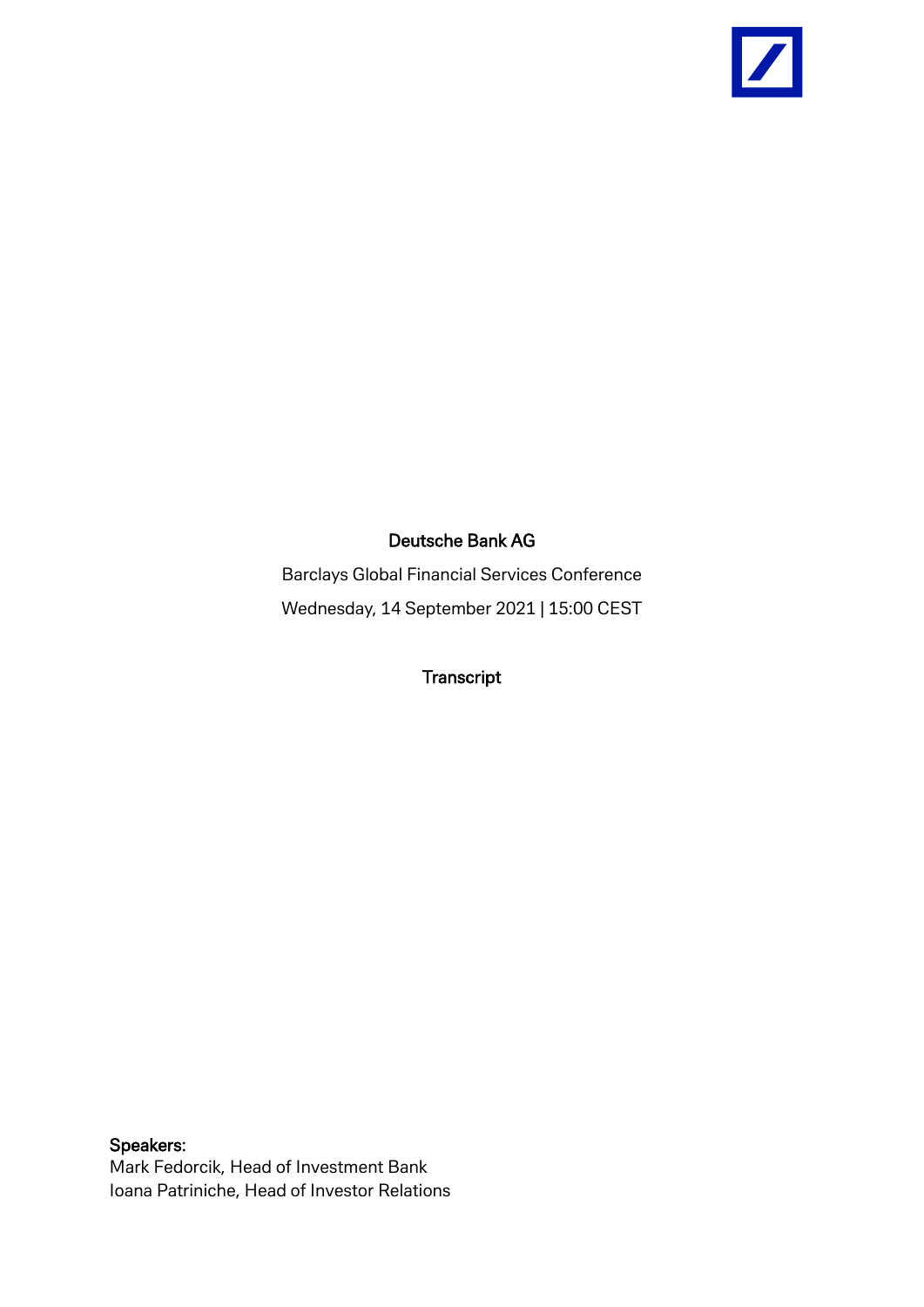

Amit Goel: Welcome and thank you for joining us today. I'm delighted Barclays to welcome Mark Fedorcik from Deutsche Bank for this Fireside Chat. Mark is the head of the Investment Bank and has spent his entire career at Deutsche, so he has seen much of the journey so far.

> Before we kick off, please, can I remind you to respond to the audience poll, which should be at the top right of your screen. And if you'd like to ask a question, which we'll hopefully get to towards the end, you can also submit one at any time using the tab also on the top right. The audience poll has got six questions on key share price drivers, and we will review the responses after our chat.

> So without further ado, let's get going. Thank you, Mark. The first question I've got for you is: Now being more than two years into Deutsche Bank's new strategy, what are your key takeaways from the transformation and what has changed in the investment bank? And then also, what have been the greatest challenges?

Mark Fedorcik: Sure. Amit it's a pleasure to join you from New York. Thanks for having me.

> As someone that's been here for quite some time, but also taking over the Investment Bank over two years ago, I think there's three standout changes that I've witnessed which has been different than in years past, but has also led to our performance over the last now a year and a half, as well.

> Those three quite simply are: number one, we have stability of a management team. Do not underestimate having the same management team consistently driving the message quarter after quarter. We've now had that for two years.

> The second thing we've had is a very clear strategy. There's no longer ambiguity which businesses you're in, which geographies you're exiting. That clear strategy matters equally to clients and employees. And having a clear strategy on the investment bank means a lot, because then it's all about going forward.

> And then the third piece, which is also different, and I'm sure we'll talk about, is just the client intensity. The amount of calls we make to clients, how we drive those calls, how we measure them, I'll talk about it. But it's really those three things: stability of management team, having a clear and consistent strategy, and the client intensity, are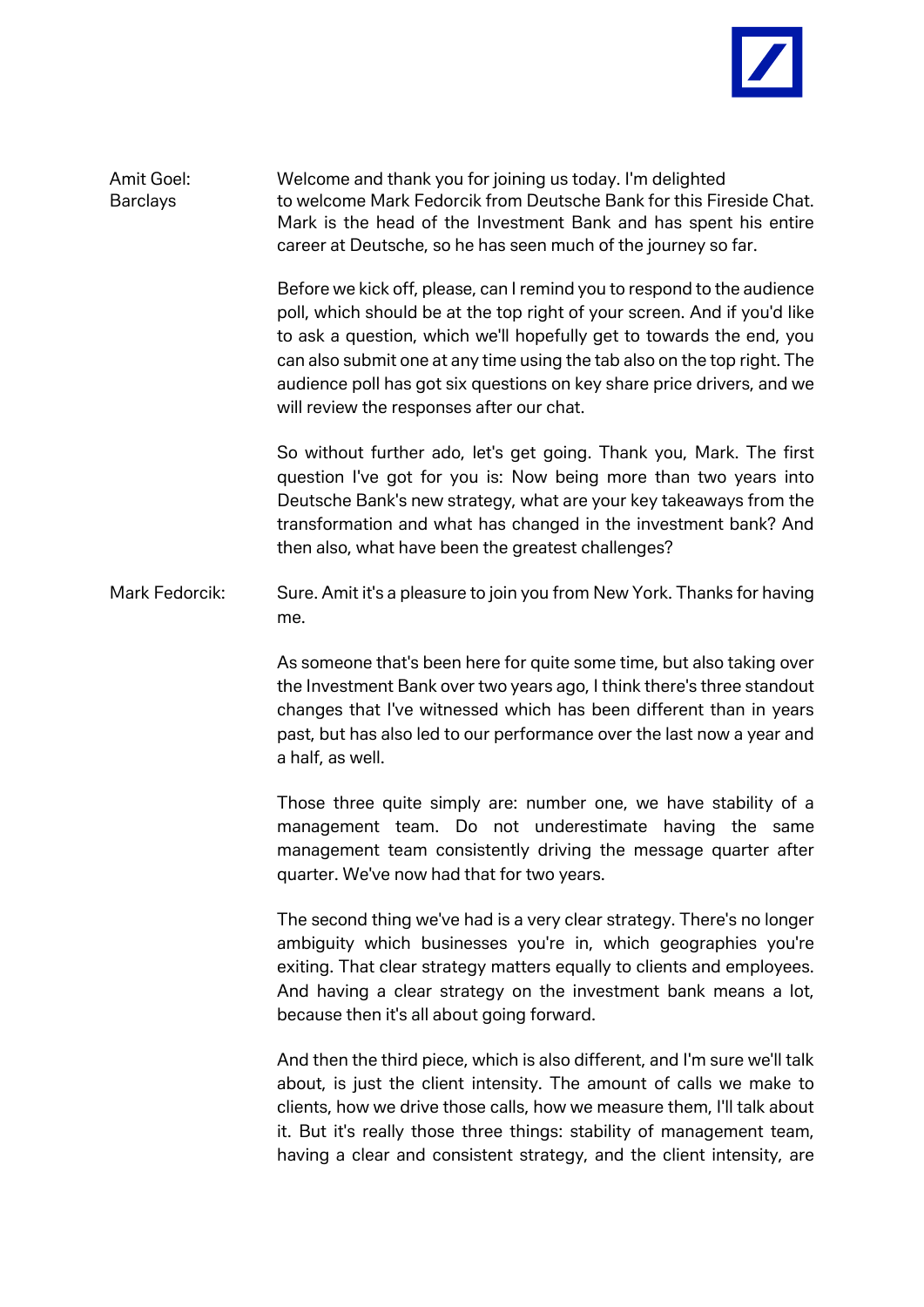

really the three biggest factors that we've seen really the last two years than the prior five, six, seven or eight.

To answer your question on challenges, it's repeating. It's quarter after quarter, using a poor analogy, of running the same play. Deutsche Bank is now, for the first time in quite some time, to run the same play quarter after quarter. That's exactly what Ram Nayak is doing and myself in running the Investment Bank and building that consistency and credibility with not just employees, but clients and shareholders.

- Amit Goel: Thank you. The Investment Bank has been a large contributor to the group's outperformance this year. How do you expect your revenues to develop going forward, and can you give us an update on how Q3 has developed so far?
- Mark Fedorcik: Sure. So, stability of revenues is one of the four pillars that Ram and I talked about: revenues, cost, capital, and clients, and being able to demonstrate stability of revenues. We generated, as a reminder, which everyone knows, 9.3 billion of revenues last year in the investment bank. That was 7 billion in 2019. We will be in line with last year's revenues for the full year this year of 9.3 billion euros.

To answer your question around Q3, not surprising to a lot of the people in the fixed income markets, Q3 in July started off pretty muted for the markets in general. We saw good pickup in activity in August and we've seen it now in the first two weeks of September. We've also seen robust activity in many parts of our financing businesses and our origination and advisory businesses.

One comment that James von Moltke made back, our CFO, in June, was just talking about the run rate, what he saw, which we continue to reemphasize, of two to two and a half billion of revenues a quarter in the Investment Bank. Obviously, some seasonality can play when those quarters are, and we reaffirmed that.

- Amit Goel: Thank you. Still on the topic of revenues, the sustainability of Deutsche Bank's revenues, and especially Investment Bank revenues, have been a large focus. One point of concern at the beginning of the transformation have been how you can shrink the business footprint, but at the same time, increase revenues. Why do you think the level of Investment Bank revenues can be sustained?
- Mark Fedorcik: Well, you're absolutely right. We have reduced costs and we have also grown revenues from where we started out. So, the numbers speak for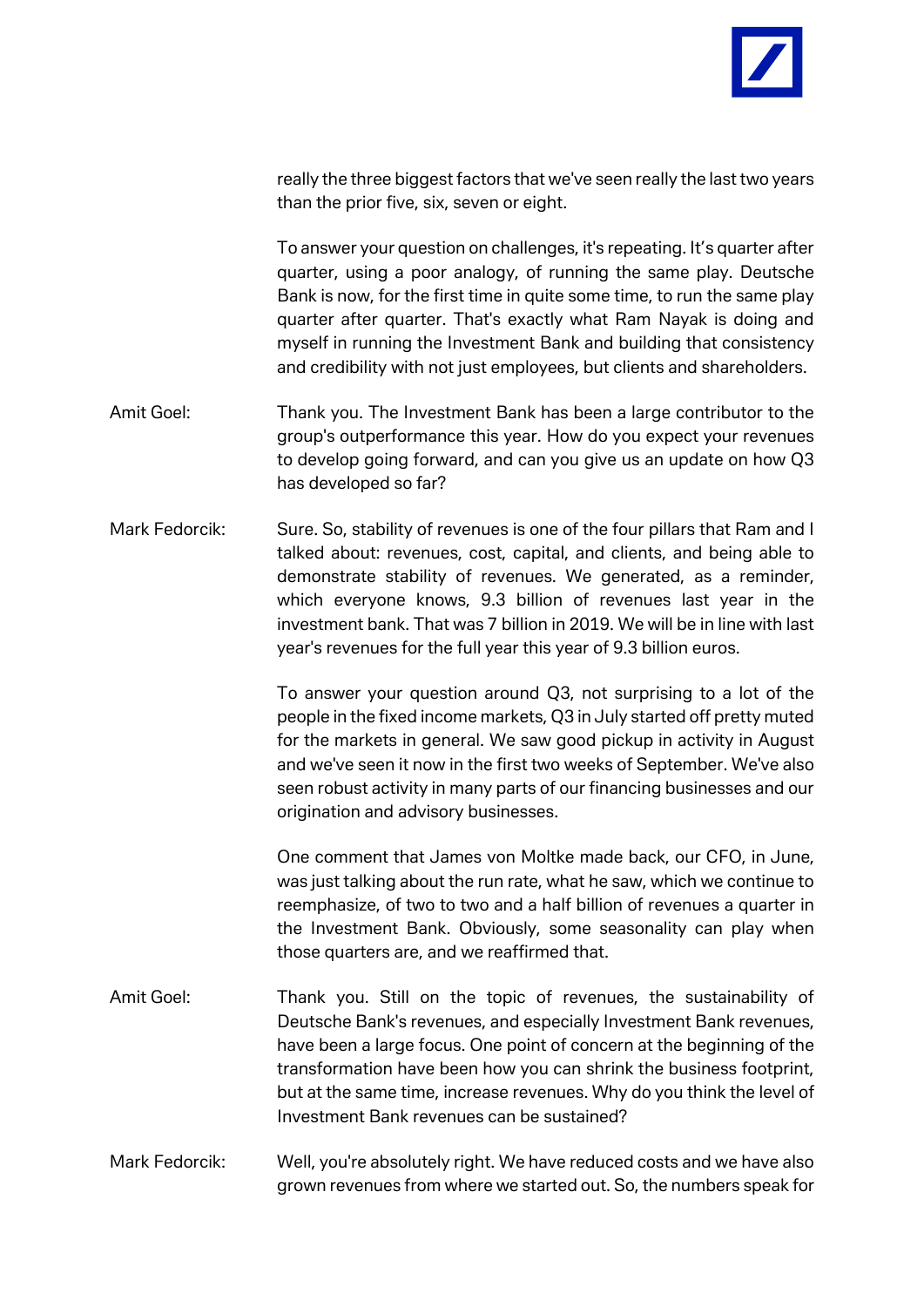

themselves. Now, we're going to be six to seven quarters of showing that we've been able to reduce costs in the investment bank and also grow and keep revenues flat. Just to put it in perspective, in Q3 of 2019, which is when we announced our strategy, our non-interest expense line was 1.6 billion. In Q2 2021, which we just reported, it went to 1.4 billion euros, so down 15%. So as other banks are managing their costs, we took our cost base down 15%. At the same time, Amit, we took revenues up 45%.

So, I would answer a little differently. We've been able and what Ram and I have seen is, go deeper. You don't need to be in every perimeter of the world. Be good and focused on segments of products, and services, and geographies and go deeper with those clients. We have a fantastic fixed income franchise. We have a fantastic financing businesses across commercial real estate ABS. We have some really good industry groups, but go deeper with the ones you have. So I wouldn't think of it as shrinking. Reduce costs, which we're very focused on, which we've done now based upon the numbers that we've reported, and we've shown that we can now sustain revenues and grow them by going deeper with our client base and the segments we're focused on.

- Amit Goel: Thank you. You've talked a lot about regaining market share. How is this progressing and have you recently gained more share, and how do you plan to take further share from here and take share from your competitors?
- Mark Fedorcik: Sure. Maybe we'll start with the two big pieces of the business within the investment bank, fixed income and then origination and advisory, so we'll talk about each of them. The answer is yes. We have grown market share back. It's an important piece to look at. But what we really care about is sustaining and growing revenues and cutting costs. Market share will follow, and we have seen that.

So, let's start with origination and advisory first. From an actual revenue basis reported, we have grown six quarters in a row of year over year revenues. I think that's a pretty good accomplishment. And at the same time, if you look at Dealogic fee-based market share, year to date, we've grown market share versus last year for our global origination advisory business.

If you look at Fixed Income, for the past four quarters, our reported revenues have outperformed most of the pace of most of our selected peers. But also in market share and coalition, for the first half of this year, we were number three.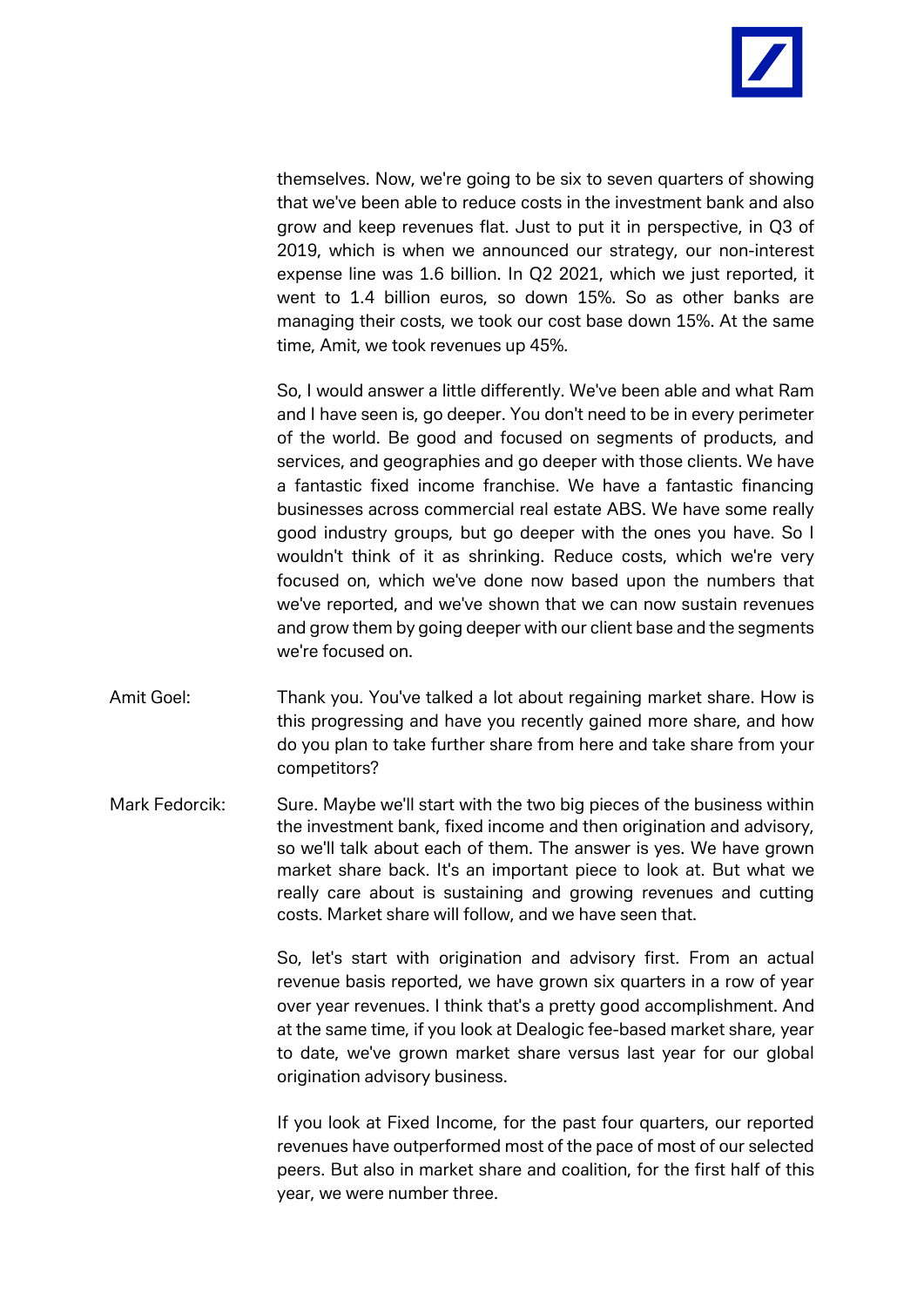

So we look at both. You have to look at revenues, because that's ultimately driving return to shareholders, but also are we growing back some share. And I agree with you, we want to continue to grow back some market share.

I'll give you one example. ESG, one of the fastest growing segments in the capital markets. When you look at all of the fees paid to banks across investment grade, leveraged finance, SSAs, we had a 2.4% market share in 2019 for all ESG products in the debt financing markets. That's over double. It's 5.1% year to date, one example of growing market share in one of the fastest growing segments.

And to answer your question, how are we doing it, this is a little example of leveraged finance. It's an area of helping clients in ESG, which is one of the most under-penetrated markets, access to capital markets by bringing them to the market. So the answer is yes, we have grown back market share. We're equally proud of the revenues, we've also performed.

- Amit Goel: Thank you. You mentioned clients, and within this you mentioned in the past you see clients coming back under the new strategy. Is this trend continuing? How much is the kind of cross divisional collaboration across Deutsche also supporting your clients?
- Mark Fedorcik: Sure. I think first, and maybe just to get a plug, the Moody's ratings upgrade, I think is a nice external reaffirmation, which helps clients externally see the progression of the bank. That isn't the reason the client engagement, it's another affirmation and also helps clients see the progress we're making. I would say there's two main reasons client engagement continues to accelerate. Number one, we're no longer talking about Deutsche Bank, we're not talking about us, we're talking about the clients and trying to help them. Very different than what it was 2, 3, 4 years ago, it's a change in discussion. The second, we measure on a weekly basis the number of client calls we make from senior MDs and directors to our clients. I look at it every week. The number of calls we're making and interactions is up over 25% versus last year, tracking it every week.

And that's self-fulfilling, so that's a mind-set, that's cultural. I would just say on that, Christian and James are the most client focused individuals I've seen at Deutsche Bank in quite some time. Again, going back to my first point, that consistency of management. I'd say one, we're focused on clients no longer talking about Deutsche Bank, and we track and see those numbers. I would also say within fixed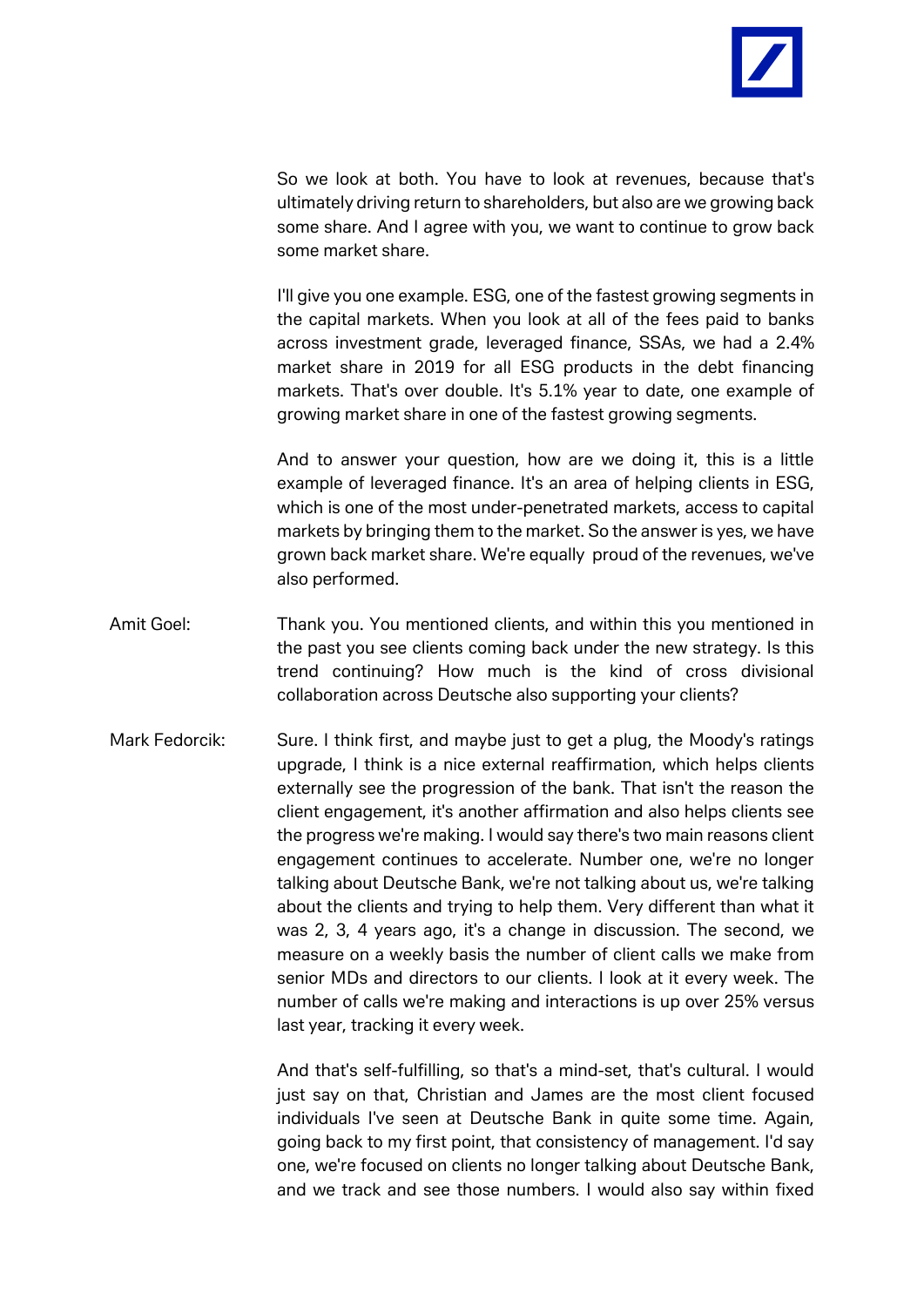

income, we've launched in Europe, a new institutional coverage model using data and technology in terms of how do we interact with institutional clients in Europe on the FIC side, and the feedback has been very strong so far.

Your other question is around working with other parts of the bank and the primary interactions, a lot of our corporate clients is going to be around the corporate bank. I see it first-hand. These are clients of the bank, not of the investment bank, not of the corporate bank. The ability to bring cash management, trade finance, trust services, we do a new issue, deal, foreign exchange, deal contingent, that's the mind-set. We've got some fantastic products across fixed income and the corporate bank and delivering those to the client isn't something we are striving to do, it's something we're integrating every day in our dialogues. We've got a fantastic franchise, particularly in Europe, around our corporate banking products and services. And I mentioned a few.

- Amit Goel: Thank you. The next question I've got for you, Mark, is with the global economy recovering, M&A is once again, heading towards record levels. How is Deutsche positioned here, and how are you approaching M&A? What progress have you made, and are you considering further investments? For example, in ECM, given recent market activity? So maybe a few questions in one there.
- Mark Fedorcik: I'll try to address them all, thanks Amit. First, when you talk about M&A, we're talking about helping clients on the buy side and the sell side, helping our clients from an M&A perspective. You're absolutely right, we're heading to a record year of M&A volumes and fees in 2021. We expected this. It was a lot of pent-up demand, confidence has come back, plenty of capital out there to help facilitate. We have a real opportunity to grow our M&A revenues. It was always the last piece of the penetration within our origination and advisory – takes the longest time. It takes time. Deals take one to two years, it takes confidence, and we've done a number of factors and initiatives to help grow and set ourselves on pace for the next two to three years to grow our M&A revenues.

The first was, you alluded to it, we've made some strategic hires. Individuals are in industry verticals, who have deep industry knowledge, who have good relationships with the C-suite. We've done that in Europe, in the US, in sectors like healthcare. We've done it in TMT technology, in particular, verticals and industrials, in private equity coverage as well, just to name a few. We'll continue to make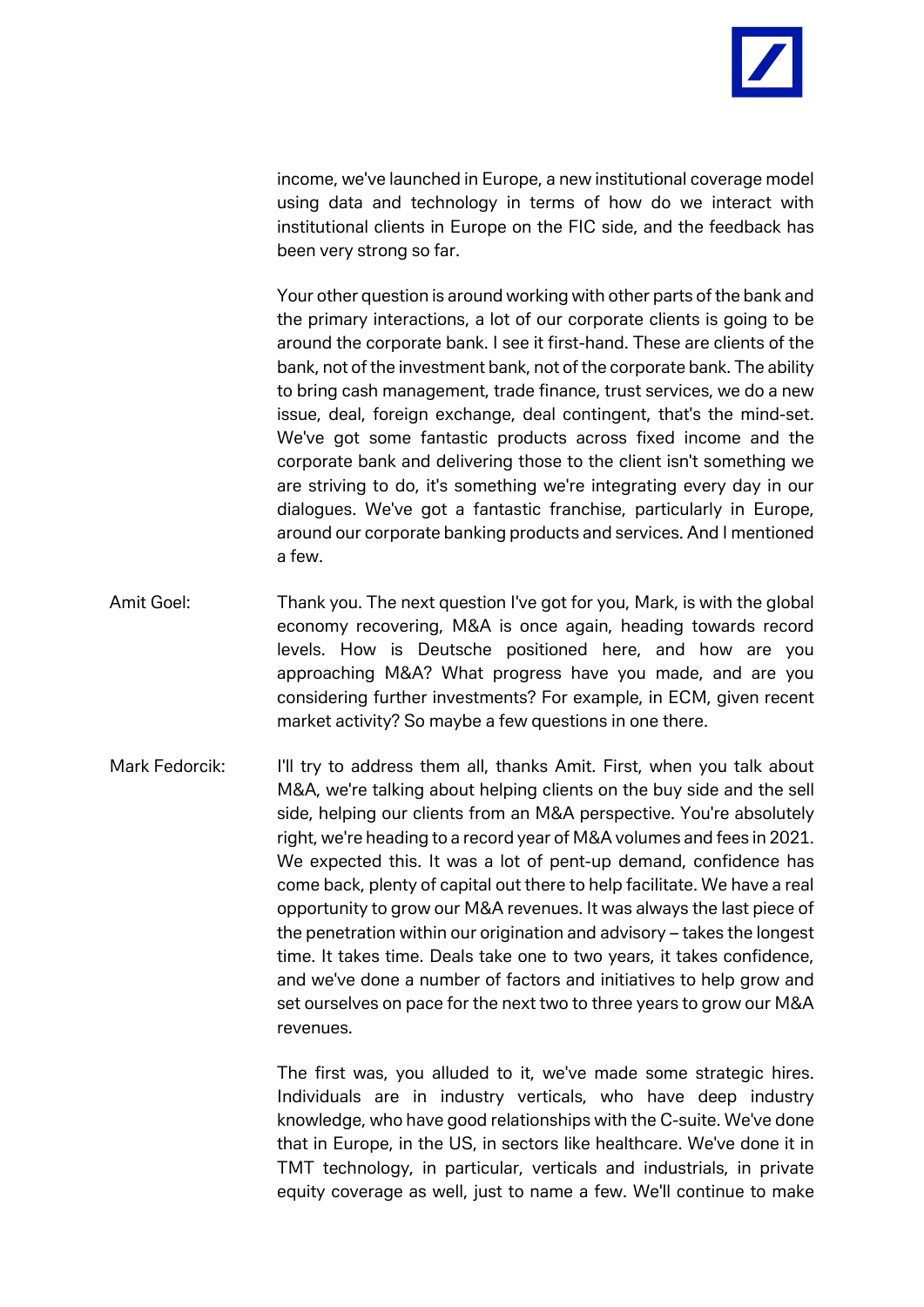

selective investments in bringing people onto the platform that are complimentary to us. The second is focusing on cross-border. We clearly have an advantage. We've got great resources throughout the continent in Europe that give us insights and access, so working with clients on cross-border. Third is private equity. It's a really long standing deep relationships we have at DB, helping private equity on buy sides and on sell sides is a continuation of our strategy. Fourth is going deeper with the C-suite.

So those four factors have continued to leave us to where we're growing M&A revenues, and there'll be materially up, not surprising because the market is up. You'll continue to see our revenues up. Our market share is relatively flat, but the number I care more about is the pending transactions. That number is up significantly more than it was last time and the way the market's trending. With those four initiatives, I feel confident, this is an area we will continue to grow from a revenue perspective. One of the biggest focus is that I have with the origination and advisory.

On equity capital markets, since you mentioned it, I think we've shown that our model works. Two years ago we came out with a model, and the reason it's successful is because we have most of, if not all the ingredients, to be successful, to help our clients access the capital markets for IPOs, for follow-ons, for SPACs, et cetera.

Those are simply: We have research. We have capital we provide to them. We have industry bankers covering those clients. We have capital markets people in ECM and we've made some hires in equity capital markets over the past few weeks and months. We have sector sales, who talked to institutional accounts, and yes, we also have trading capabilities for execution, that isn't the primary focus. All of those ingredients allow us to play a role in IPO's, follow-ons and SPACs, and the model has been successful. Our revenues are and will be up significantly year over year. We have gained market share both in a SPAC, included in IPOs, and non-SPAC basis and will continue to be a focus of ours.

- Amit Goel: Okay. Thank you. So maybe changing tack slightly, how are the cost reductions within the investment bank progressing, and how will you contribute to the overall group cost reduction?
- Mark Fedorcik: Well, I'm glad you brought up costs. It is part of the DNA here. Let me just start by saying that management structure Ram Nayak, myself, everyone in the Investment Bank and at the senior management level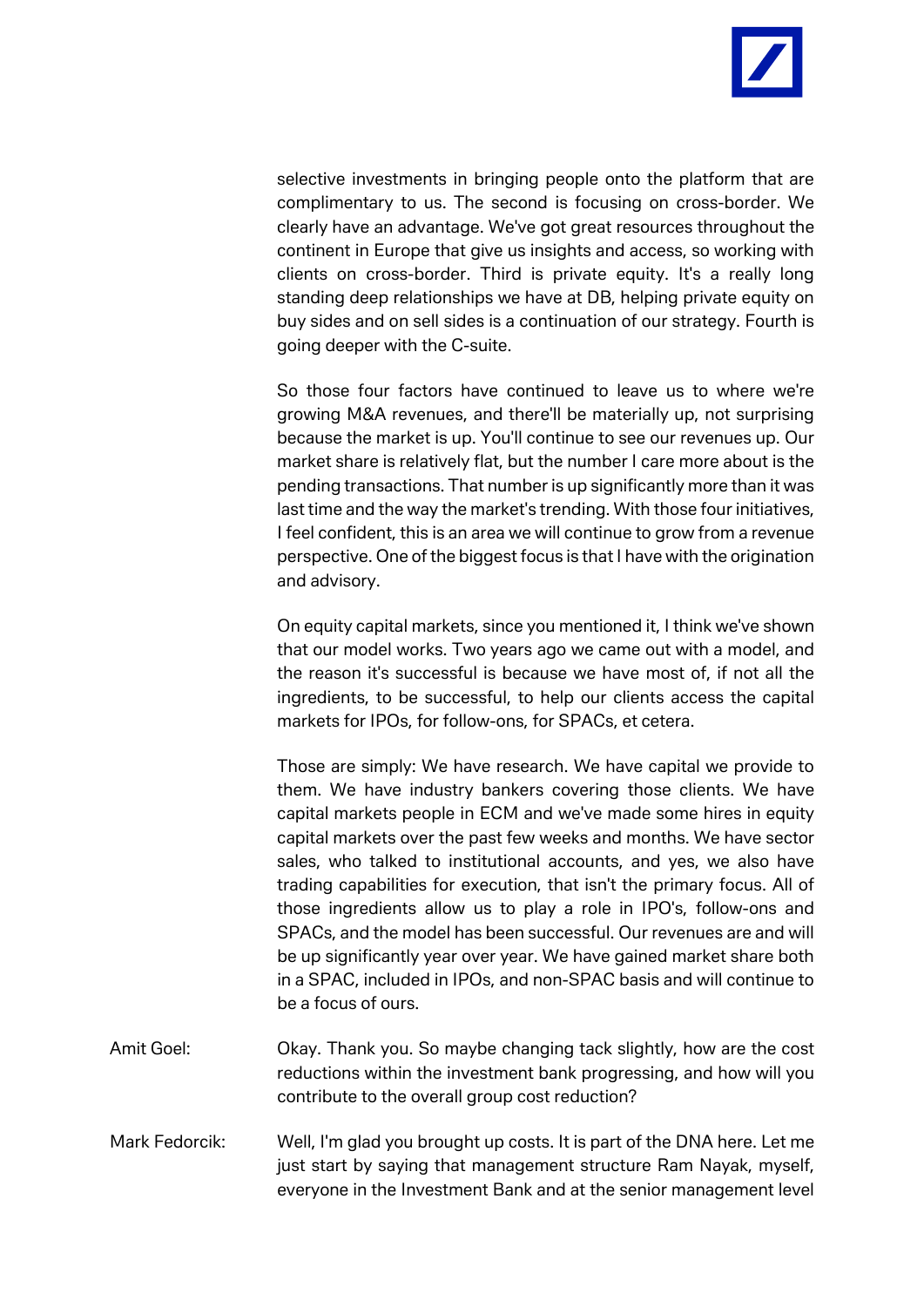

views cost reduction as important as revenue production, both of them drop to the bottom line, which accrue to shareholders. That's a mind-set here, that's the journey we're on. As Christian and James explained in the second quarter of this past year 2021, we've shifted our focus to what our cost income ratio of 70% for the group for next year. We are focused on this, and that is what we'll continue to equally balance between revenue, controls, and costs. I'll just say for the investment bank, as you know, our cost income target for 2022 is 56%, which we're already in line with.

So within the Investment Bank, Ram and I did a lot of things early in 2019 and throughout 2020 to position us by headcount reductions in the front office, decommissioning of apps, workflow tools. We've done a lot to position ourselves to get to that cost income ratio of 56%, and keep that target in the investment bank for 2022. There's more work to be done. FIC re-engineering will continue to bring more cost reduction, coupled with infrastructure costs over the next one year. I want to leave you with two things. One, the management team views cost reduction as important as revenue generation, both benefit shareholders. The second message is: Within the investment bank, we've done a lot of work to position ourselves to get to our target that helps the group's number of 70% for next year.

Amit Goel: Got it. Then at your previous investor day, you talked about four key strategic priorities: to stabilize and grow revenues, reduce costs, increase client intensity, as well as an efficient capital usage. Can you outline the progress made there, please?

Mark Fedorcik: I'm glad you brought it up because that was important to lay those four out and get everyone in the investment bank think about revenues, costs, capital and clients. There's a fifth, I'm going to talk about it at the end of the moment. But that's what we're focused on. So we're all here to stabilize and grow revenues. And you've seen it now in 2020, and again, in 2021 where we've done that and we'll continue to show that we've stabilized revenues. And as I said, we believe we'll be in line with all of last year's revenues. From a cost perspective, I talked about the cost reductions already of what we've accomplished so far. We will continue doing that by reducing costs on a quarterly basis. And we'll continue to try to do that into 2022.

> The last two are as important because it drives both client intensity and reference. I mean, our job is to call clients. And I always say, if you're not calling them, someone else or your competitors probably is. And that mind-set of making more calls and more visits as things are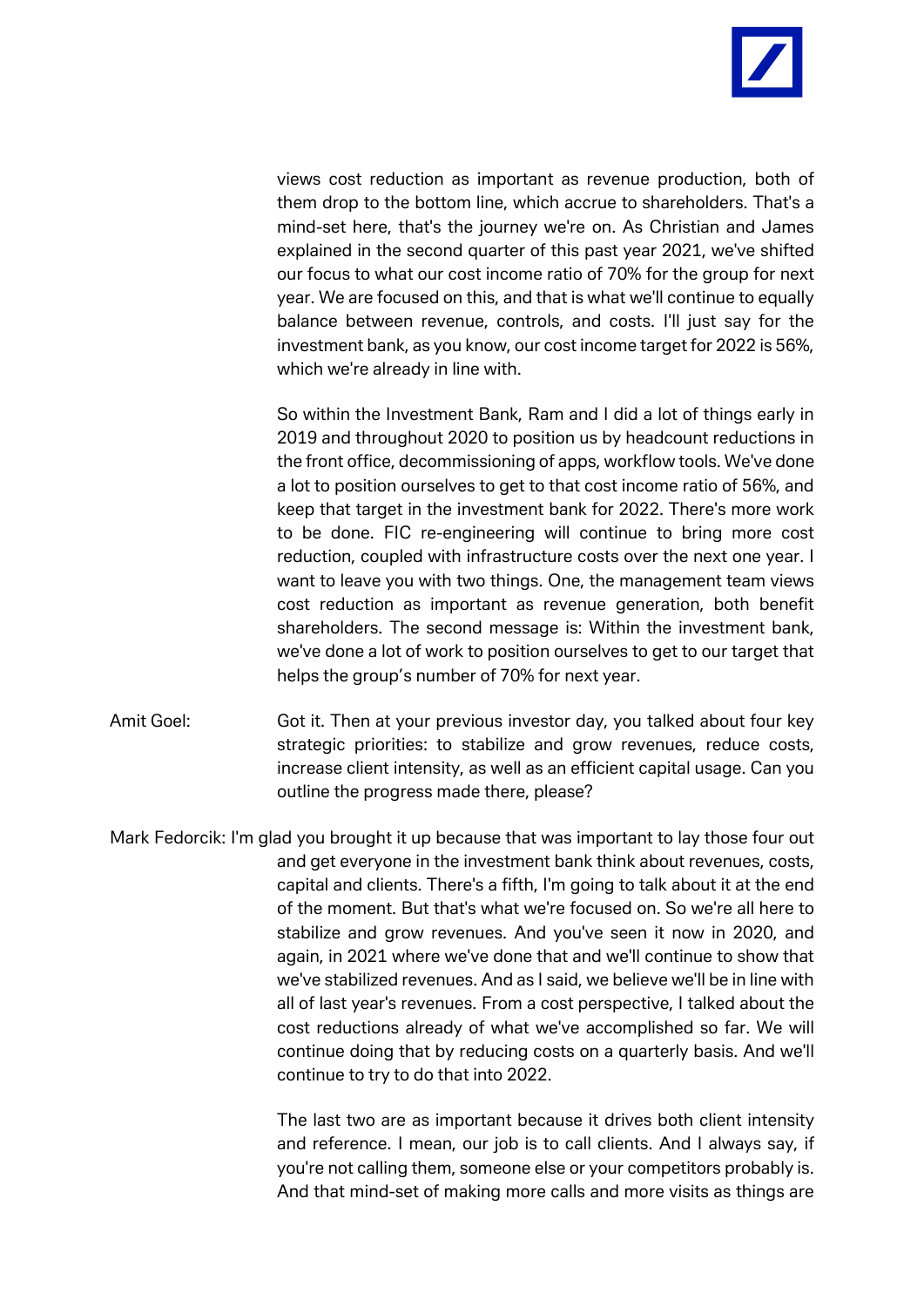

opening up, we're seeing the numbers as I referenced up 25% versus last year, particularly in origination and advisory. And that was a good number last year.

We all try to do the first three by keeping a disciplined approach to capital, particularly our risk weighted assets. And we've driven the performance last year in revenues of the nine three and what we're going to do this year again, by keeping growth RWA flat. When you exclude inflation, regulatory overlays, we've kept it flat, which means we're being more disciplined and efficient with the capital we have and Ram Nayak and I look at that capital within the investment bank and we can dynamically move it around to the best businesses that deliver the highest returns that fit our footprint.

The fifth piece I want to mention is controls. We want to be a boring, recurring, stable investment bank, and I'd love to see the bank as well. And in order to do that, Amit, you have to have good controls. And people need to be thinking about that all the time. Obviously KYC, obviously Reputional Risk, thinking about transaction monitoring.That mind-set of: 'Okay, it's one thing to say, let's go after a client in revenues' but then it's another to say: 'Is this the right client of the firm? Have we done all the right things internally to make sure it's valid?' That control feature is also equally important, which drives those first four and is parallel to those.

And I'd say from Ram and myself, that's also another cultural change that we've continued to do: Controls matter. Because that'll make us a boring, repeatable investment bank and sustaining those revenues.

- Amit Goel: Got it. And so maybe, changing tack again, in May you hosted a Sustainability Deep Dive, reflecting the sustainability and more broadly ESG as an important part of Deutsche Bank strategy. Can you elaborate on the recent progress made here in the investment bank? What role does ESG play for you overall and for your clients? I know you alluded to one example earlier.
- Mark Fedorcik: Sure. I'm glad you brought it up. And I encourage, if you have not seen the May Sustainability Deep Dive, that we hosted just a few months ago, I encourage you to do it. There was a lot of content and disclosure given out by different businesses.

But you're absolutely right. ESG and sustainability is not just important for clients. It's equally important for employees. They care about it probably as much, so we're doing it for both, because we're passionate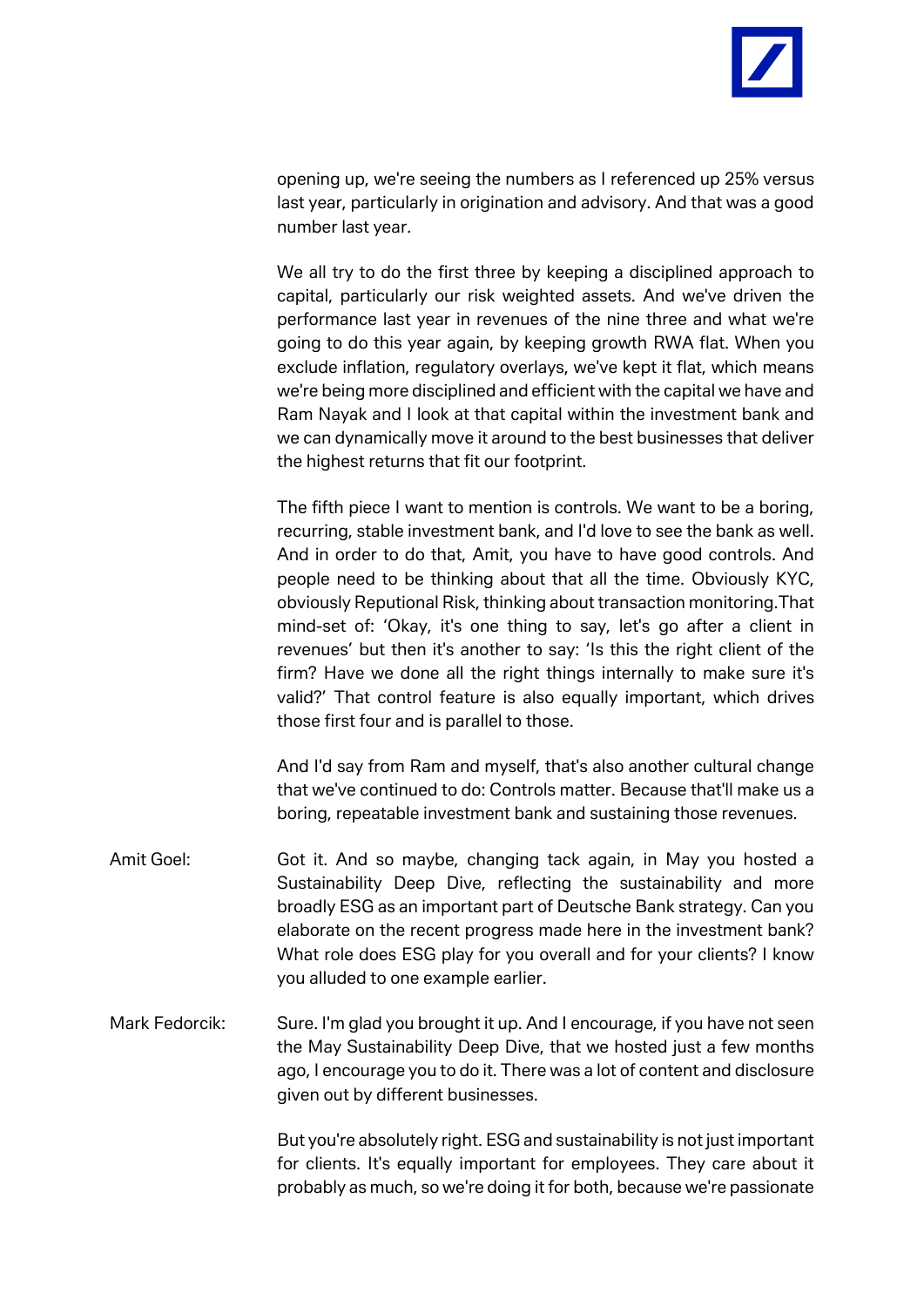

about it. And ESG within the investment bank is not just helping clients raise capital. I referenced the Dealogic market share data of 2.4% to 5.1%. That is an external validation that we are growing market share, helping clients raise capital and doing more of it. But it's more than that. It's helping advise them on their capital structures, their sustainability ratings, it's going back to M&A helping them advise them on how to evolve their business models over time.

So the ESG approach within the investment bank, clearly, one of the targets we set out back in the investor day was volume targets around financing. And we accelerated those from 2025 to 2023 and we're well on track to exceed those targets.

Second target was the one I mentioned: grow market share. We've exceeded the market share targets I outlined of growing up by 50 basis points. But I did want to leave you with, it's a much broader discussion. It's around the capital structure, advising them on sustainability ratings, evolving their business model over time. It's one of the fastest growing segments in the capital markets I mentioned.

- Amit Goel: Okay. Thank you. And on a similar topic, I mean, did the culture in the investment bank change with the new leadership team, and how do you foster diversity within the investment bank?
- Mark Fedorcik: It is a journey you keep working at. I don't think any of us are going to say done by any means because we still have a lot more work. Not because we've done anything wrong. It's that culture is something you keep working at every day. And going back to my opening comments, it's one, we have to keep running the same play over and over and over. And that's been part of our success over the past now two years – it is the consistency.

The three main elements of I'd say the cultural changes within the investment bank. And I've alluded to some and I'll go deeper on others. First is the client centricity and intensity. That is just a cultural element now of client-focused every day and bringing a lot of intensity to calling those clients.

Number two is collaboration and over communication. Words we hear all the time. But when you start thinking that this is not your client, but the bank's client, you start thinking about why don't I call the corporate bank? Should we do the trust services on that deal? Have I tried calling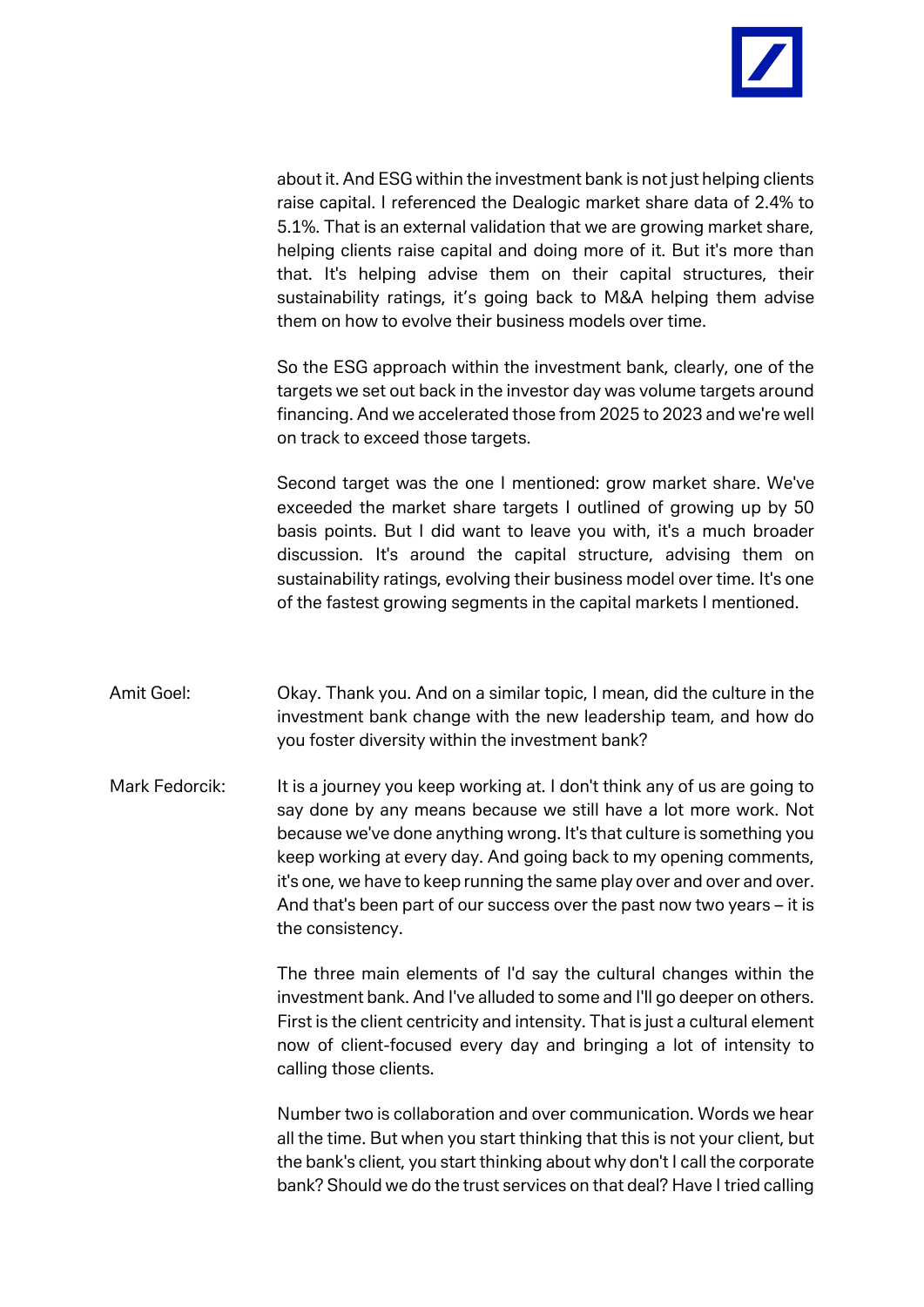

them on the cash management? Should I bring a deal contingent to that transaction? Over collaboration and communication is the second cultural change that Ram and I have been bringing to the investment bank. It's not your client, it's the bank's client. Let's bring the full weight of the firm to it.

Third, and probably the most important because it leads to the best ideas and leads to the best energy is diversity, equity and inclusion. We will continue to focus on three main areas. One is: Let's continue to recruit and bring more people into this bank that don't look like me. We're black, Latino, gender diversity bring more diverse individuals into this bank through recruiting. Grad recruiting, lateral hiring. And we've seen good progress at our graduate levels so far. We doubled the number of individuals who were black a year ago versus this year. So we will have a real focus on bringing in diverse individuals from recruiting.

Second is development. You just can't bring diverse individuals into a bank and then hope they develop. So creating mechanisms at the VP level up to the MD. And we have a lot of them to help them be successful and get exposure.

And then third is around dialogue. Dialogue happens in many ways. I have a speaker series where I bring outside speakers in pretty much every month, diverse candidates to talk about the challenges they see in their business, what we can learn from them. And we'll keep focusing on recruiting, development and the dialogue.

And I'll tell you again, this is something back to my first comments. You have to do it over and over and over. So the culture has come a long way. Ram and I by no means are resting on where we are, but it's about client intensity over collaboration and increasing diversity within the bank. And I've talked about the controls.

Amit Goel: Thank you. And so I guess we've spoken a lot about what's been happening and what's currently happening maybe a question a bit more onto the future.

> So I guess my question is what's in your thinking in terms of what comes next for the investment bank, and maybe we can even broaden it, not only just for Deutsche Bank, but also the broader IB landscape?

Mark Fedorcik: You may not like this answer, what comes next. I want it to be boring and repeatable every quarter with sustainable revenues. And I'm not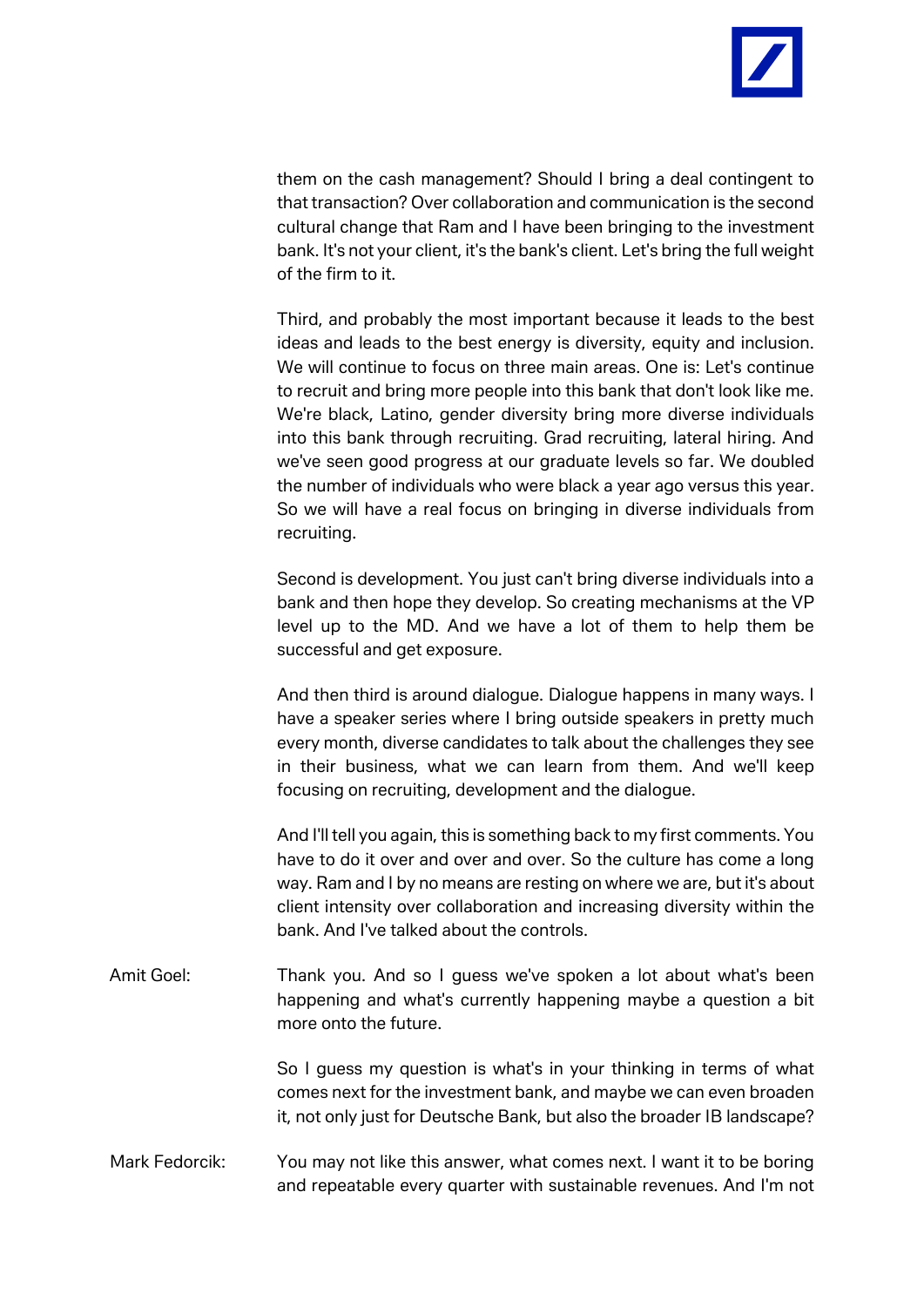

half joking there. I mean, what Ram and I are focused on is reducing cost and playing our role there. Focusing on the perimeter that we've established two years ago around our revenue footprint, going deep with those clients and doing it quarter after quarter. And of course, there'll be moments when you look at the perimeter a little bit and make some adjustments, and it's really to become a boring repeatable bank where we don't have surprises other than on the upside. And we're on our early parts of that journey, but by no means are we done yet.

Amit Goel: Okay, thank you. I'm going to have to think about what I write about then, but very good. So just a reminder for the audience, if you want to complete the poll on the top right, because we'll turn to that shortly, I will just check the responses. Okay, so we'll run through.

> The first question was what would cause you to become more positive on Deutsche Bank shares? And the options were positive revenue surprises, greater cost savings, better asset quality, or stronger capital/higher dividends pay-outs. I mean, the predominant answer was positive revenue surprise, with a few people responding on capital, but actually nobody said greater cost savings or better asset quality for interest.

> Question two, what do you expect to be the biggest influence on Deutsche Bank's revenues in the coming 12 months? So here the options were volumes, pricing, policy rates, or fee and commission. And the predominant answer here was the fee and commission income, with some people stating volumes. But again, policy rates was not seen as a key factor.

> Number three, how do you think about Deutsche Bank's cost development versus expectations? And here the options were likely to beat, likely to meet, likely to miss, and not sure. And actually, again maybe this is not such a surprise, but the likely to beat came out on top followed by likely to meet expectations.

> Question four was, how do you see Deutsche Bank positioned on capital and dividends? The options were upside surprise when distributions resume from lower capital requirements, and then second was upside surprise from better earnings in future years, third was downside surprise from RWA price cyclicality, fourth was downside surprise from weaker earnings, and fifth was a downside surprise from increasing regulatory requirements. And here actually, the main answer was upside surprise from better earnings in future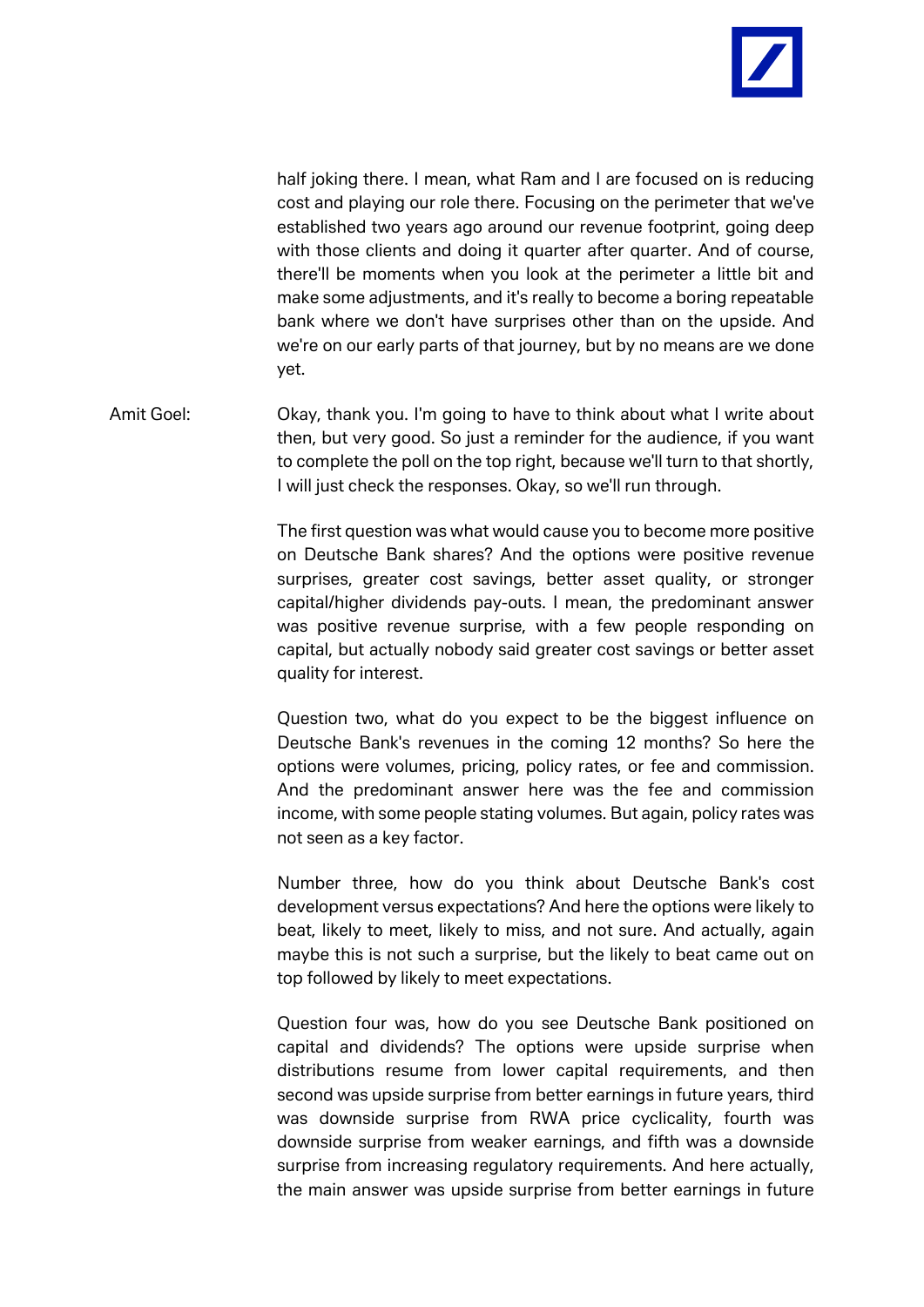

years, so it seems like there's some positive bias. Only a minority said downside surprise from weaker earnings.

Question five, how do you see Deutsche Bank positioned on ESG? The options were above average, below average, in line with average and fourthly, not sure/haven't taken an ESG view yet. And actually nobody said below average. The answers were either in line with average, above average, or not sure/haven't taken a view at this stage.

And then question six, which is a bit more Deutsche Bank specific, do you believe the improvement in the Investment Bank performance is sustainable? Option one, yes as customers return to the group and funding costs remain better, number two, yes because the broader Investment Bank environment will remain favourable, number three, no because costs will begin to tick up whilst revenues normalize, and number four, no because the group will find it harder to compete with US banks in the future. So here a bit of a split response. So the two main answers were, yes as customers return to the group and funding costs remain better, but also number four, no because the group will find it harder to compete with US banks in the future. And there was a minority that also said yes, because the environment will remain favourable. I don't know, Mark, if you've got any thoughts or comments on any of those responses.

- Mark Fedorcik: Folks are a lot smarter than I am, so I'm not going to comment on any of that other than to reiterate, Amit, first thank you for having me. I appreciate it. I really do want to reiterate right where I started, which goes back to what Ram and I and the whole investment bank are focused on. But don't underestimate the stability of a management team having a clear strategy two years in a row now. And you overlay the client intensity with that, people take it for granted, but having those two things is allowing us to now run a recurring play over and over, and you're seeing the results from it, from a revenue side and a cost side that I referenced.
- Amit Goel: Okay. Thank you. It also looks as though we don't have any specific audience questions at this point in time, or at least I've not received them. So I'd just like to say again, thank you very much Mark, and enjoy the rest of this event and today, and thank you to our audience members as well for joining us for this presentation.
- Mark Fedorcik: Thank you Amit, appreciate it.